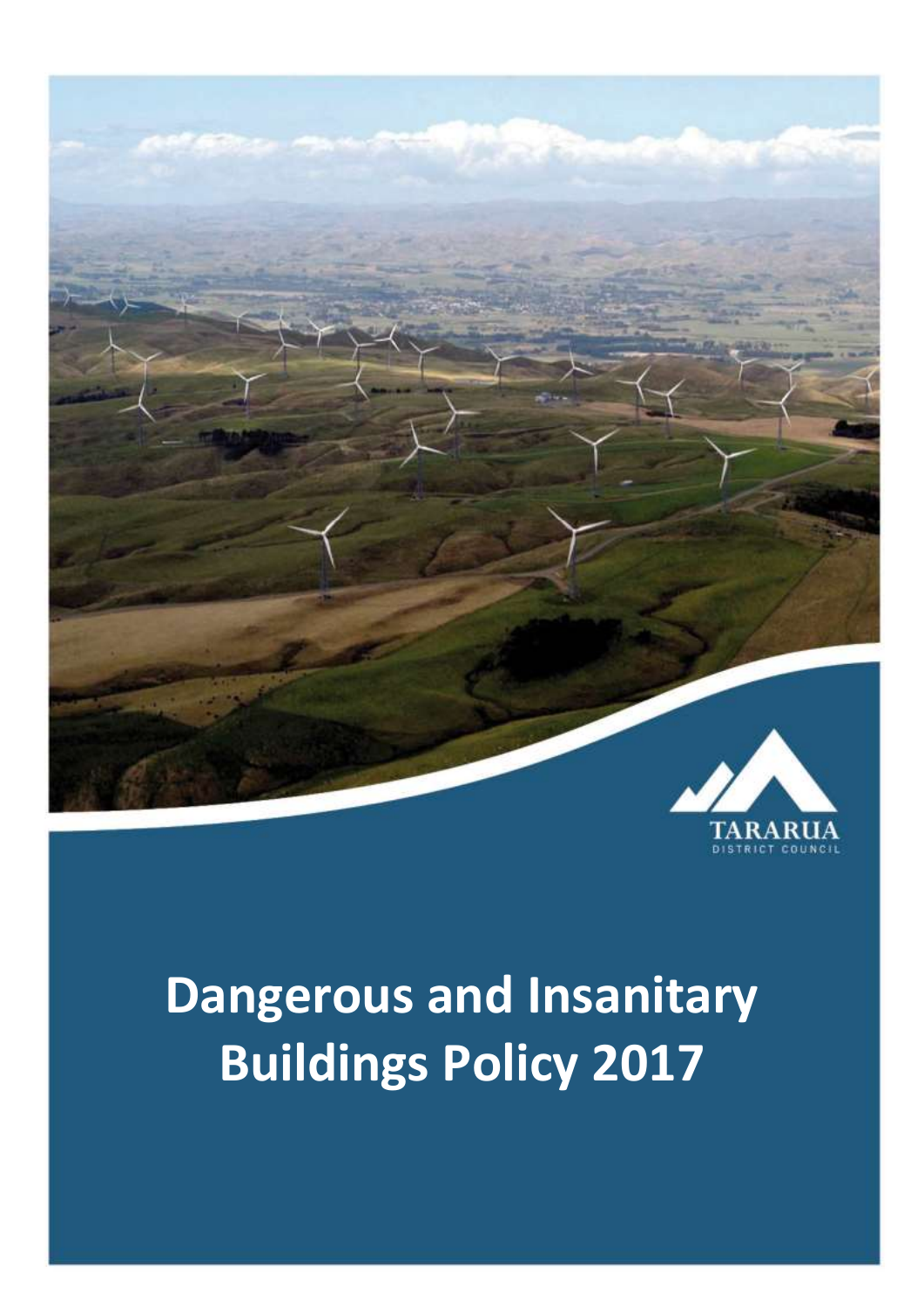

# Contents

| $\mathbf{1}$   |     |  |  |
|----------------|-----|--|--|
| $\overline{2}$ |     |  |  |
|                | 2.1 |  |  |
|                | 2.2 |  |  |
|                | 2.3 |  |  |
|                | 2.4 |  |  |
|                | 2.5 |  |  |
|                | 2.6 |  |  |
|                | 2.7 |  |  |
| $\mathbf{3}$   |     |  |  |
| 4              |     |  |  |
| 5 <sup>1</sup> |     |  |  |

| ้ Version No: 1   | Date Adopted: 30 August 2017 | Page 2 of 7 |
|-------------------|------------------------------|-------------|
| Owner: Operations | Review date: 30 August 2022  |             |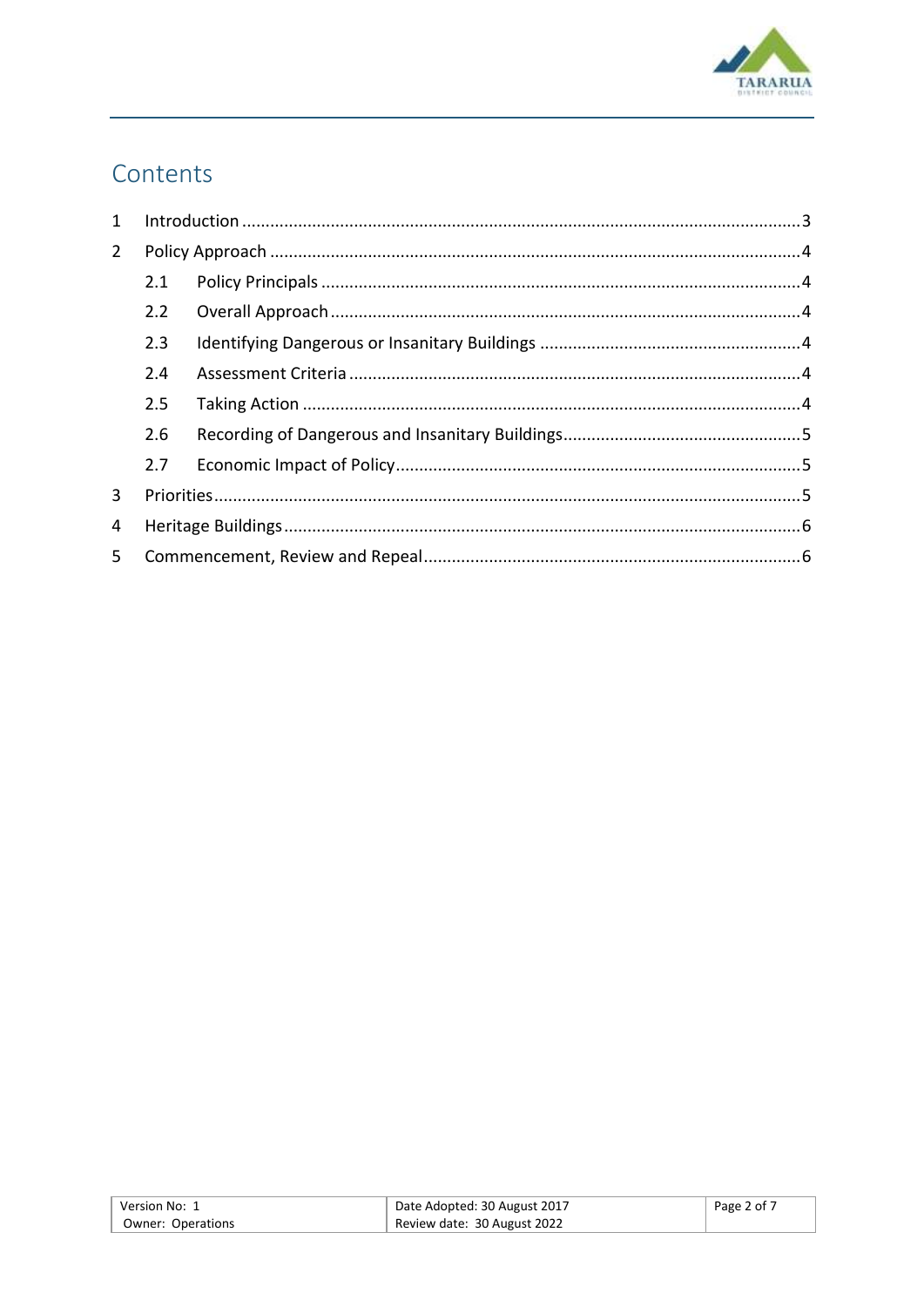

## <span id="page-2-0"></span>1 Introduction

Section 131 of the Building Act 2004 required the Council to adopt a policy on dangerous and insanitary buildings by 31 May 2006.

The policy is required to state:

- The approach that the Council will take in performing its functions under the Act.
- The Council's priorities in performing those functions.
- How the policy will apply to heritage buildings.

The definition of a dangerous building is set out in section 121(1) of the Act:

*"A building is dangerous for the purposes of this Act if,-*

- *(a) in the ordinary course of events (excluding the occurrence of an earthquake), the building is likely to cause*
	- *(i) injury or death (whether by collapse or otherwise) to any persons in it or to persons on other property; or*
	- *(ii) damage to other property; or*
- *(b) in the event of fire, injury or death to any persons in the building or to persons on other property is likely".*

The definition of an insanitary building is set out in section 123 of the Act:

*"A building is insanitary for the purposes of this Act if the building –*

- *(a) is offensive or likely to be injurious to health because—*
	- *(i) of how it is situated or constructed; or*
	- *(ii) it is in a state of disrepair; or*
- *(b) has insufficient or defective provisions against moisture penetration so as to cause dampness in the building or in any adjoining building; or*
- *(c) does not have a supply of potable water that is adequate for its intended use; or*
- *(d) does not have sanitary facilities that are adequate for its intended use." (Section 123 of the Building Act 2004).*

This document sets out the policy adopted by the Tararua District Council as required by the Building Act 2004.

| Version No: 1     | Date Adopted: 30 August 2017 | Page 3 of 7 |
|-------------------|------------------------------|-------------|
| Owner: Operations | Review date: 30 August 2022  |             |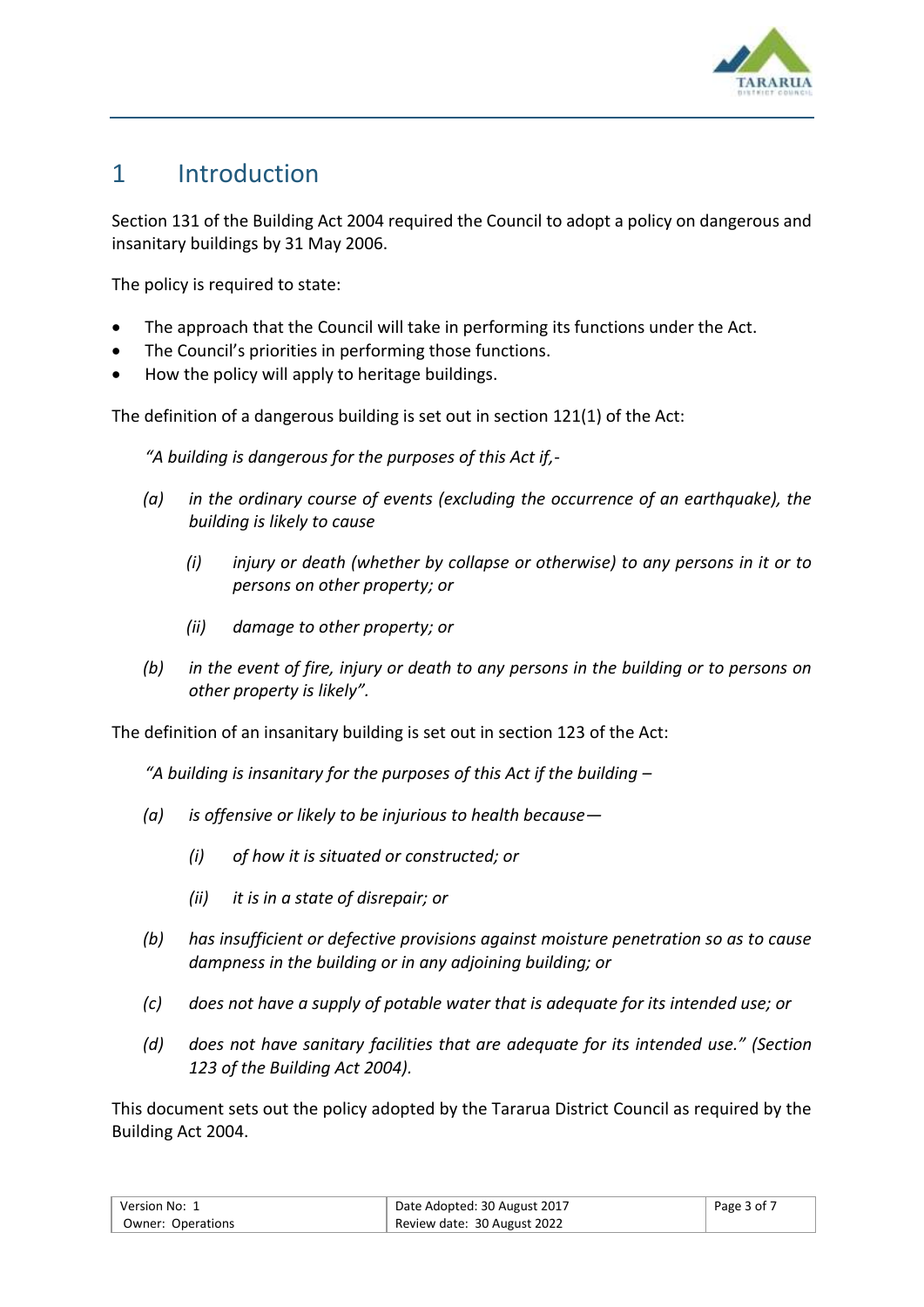

In developing and adopting this dangerous and insanitary buildings policy, the Council has followed the procedure set out in Part 3(3) of Schedule 1AA of the Building (Earthquake-prone Buildings) Amendment Act 2016.

The Council must complete a review of the policy within 5 years after it is adopted and then at intervals of not more than 5 years.

# <span id="page-3-0"></span>2 Policy Approach

#### <span id="page-3-1"></span>2.1 Policy Principals

The provisions of the Building Act 2004 (Act) in respect to dangerous and insanitary buildings reflect the government's broader concern with the safety of the public in buildings. The Council is committed to ensuring that the Tararua District is a safe place in which to live and work. This is one of the outcomes sought by the Tararua community.

#### <span id="page-3-2"></span>2.2 Overall Approach

Sections 124 to 130 of the Act provide the necessary authority for Council to take action on dangerous and insanitary buildings.

#### <span id="page-3-3"></span>2.3 Identifying Dangerous or Insanitary Buildings

From time to time Council becomes aware, through various sources, of buildings that under certain circumstances could pose a danger to occupants or members of the community. These buildings may have been damaged by fire, a natural disaster, not been maintained or may have been illegally converted for residential use.

The Council will:

- Respond to and investigate all building complaints received;
- Identify from these inquiries any buildings that are dangerous or insanitary;
- Inform the owners or occupiers of dangerous or insanitary buildings that action is required to reduce, remove or repair the danger;
- Liaise with the Fire and Emergency New Zealand when deemed appropriate.

#### <span id="page-3-4"></span>2.4 Assessment Criteria

The Council will assess dangerous buildings according to section 121(1) of the Act and insanitary building in terms of section 123.

#### <span id="page-3-5"></span>2.5 Taking Action

If the Council is satisfied that the building is either dangerous or insanitary the following matters will be taken into account when determining what remedial action is necessary:

| Version No: 1     | Date Adopted: 30 August 2017 | Page 4 of 7 |
|-------------------|------------------------------|-------------|
| Owner: Operations | Review date: 30 August 2022  |             |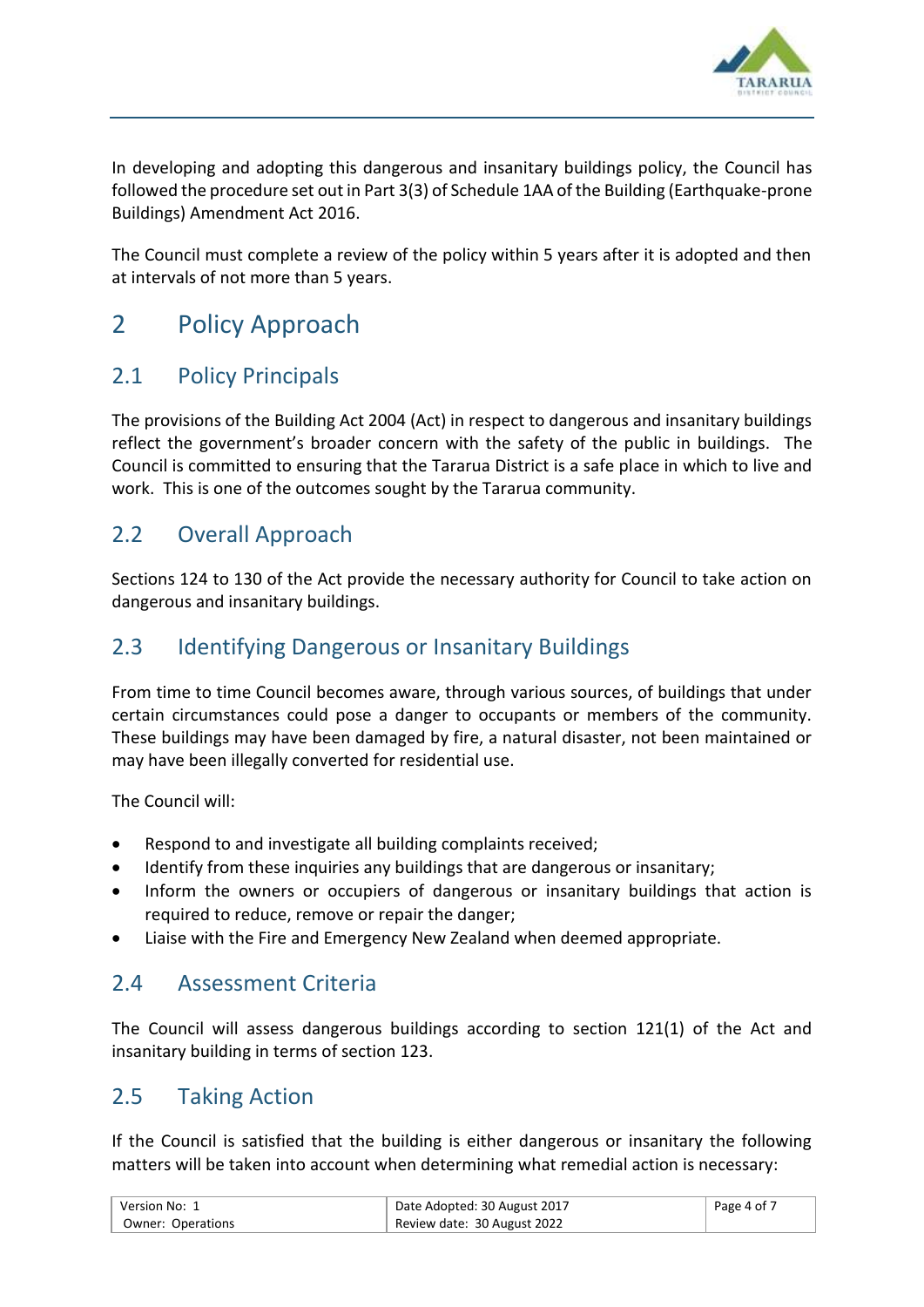

- The size and complexity of the building;
- The location of the building in relation to other buildings and public places;
- The expected life of the building;
- The use of the building, including the number of people likely to be present at any one time;
- The reasonable practicality of any work concerned;
- Any special cultural or historic values associated with the building; and
- Any other matters considered relevant.

Following inspection of the building, after receiving advice from Fire and Emergency New Zealand and taking into account the matters listed above, Council will then decide whether immediate action should be taken to avoid the danger or fix the insanitary conditions pursuant to section 129 of the Act.

If Council decides that immediate action is not required, a notice will be issued under section 124 of the Act requiring the owner to carry out the necessary work within an appropriate timeframe, generally not exceeding six months.

If the work is not carried out within the agreed time frame and after having consulted with the owner, the Council may apply to the District Court for an order to carry out the work pursuant to Section 126 of the Act. The property owner will be liable for the full cost of carrying out the work.

## <span id="page-4-0"></span>2.6 Recording of Dangerous and Insanitary Buildings

The Council will keep a record of all dangerous and insanitary buildings on the property database, noting the repairs required or the results of work carried out, whichever is appropriate.

This information will be available for recording on land information memorandums.

## <span id="page-4-1"></span>2.7 Economic Impact of Policy

The intent of this policy is to protect the health and safety of people who use buildings. However, Council needs to be conscious of the costs of any work required to remove dangerous or insanitary conditions in the broader social and economic context of the community.

# <span id="page-4-2"></span>3 Priorities

Priority will be allocated to buildings that have been deemed to require immediate action. Immediate action may include the erection of hoardings and prohibiting people from using the buildings.

| Version No: 1     | Date Adopted: 30 August 2017 | Page 5 of 7 |
|-------------------|------------------------------|-------------|
| Owner: Operations | Review date: 30 August 2022  |             |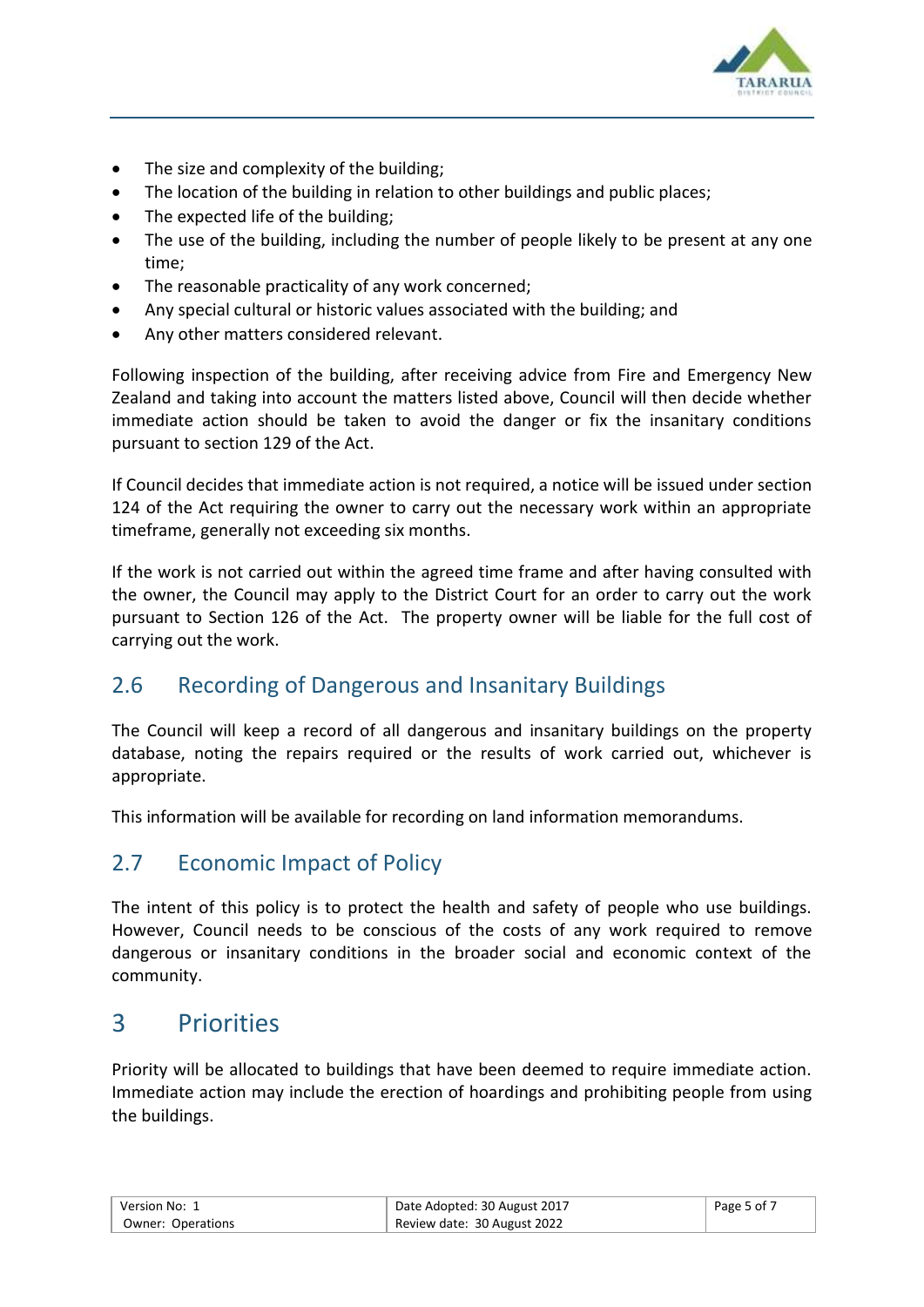

# <span id="page-5-0"></span>4 Heritage Buildings

In cases where heritage buildings are dangerous or insanitary, in addition to consulting with the building owner, Council will seek advice from Heritage New Zealand in developing an appropriate remedy. However, the fact that a building has heritage status does not mean that it can be left in a dangerous or insanitary condition.

# <span id="page-5-1"></span>5 Commencement, Review and Repeal

This policy comes into force on 30 August 2017 and will be reviewed within five years.

The next review of this policy must take into account "affected buildings" under s132A and s121A of the Building Act 2004.

The Earthquake-Prone, Dangerous and Insanitary Buildings Policy 2006, as updated in January 2012, is revoked.

| Version No: 1     | Date Adopted: 30 August 2017 | Page 6 of 7 |
|-------------------|------------------------------|-------------|
| Owner: Operations | Review date: 30 August 2022  |             |